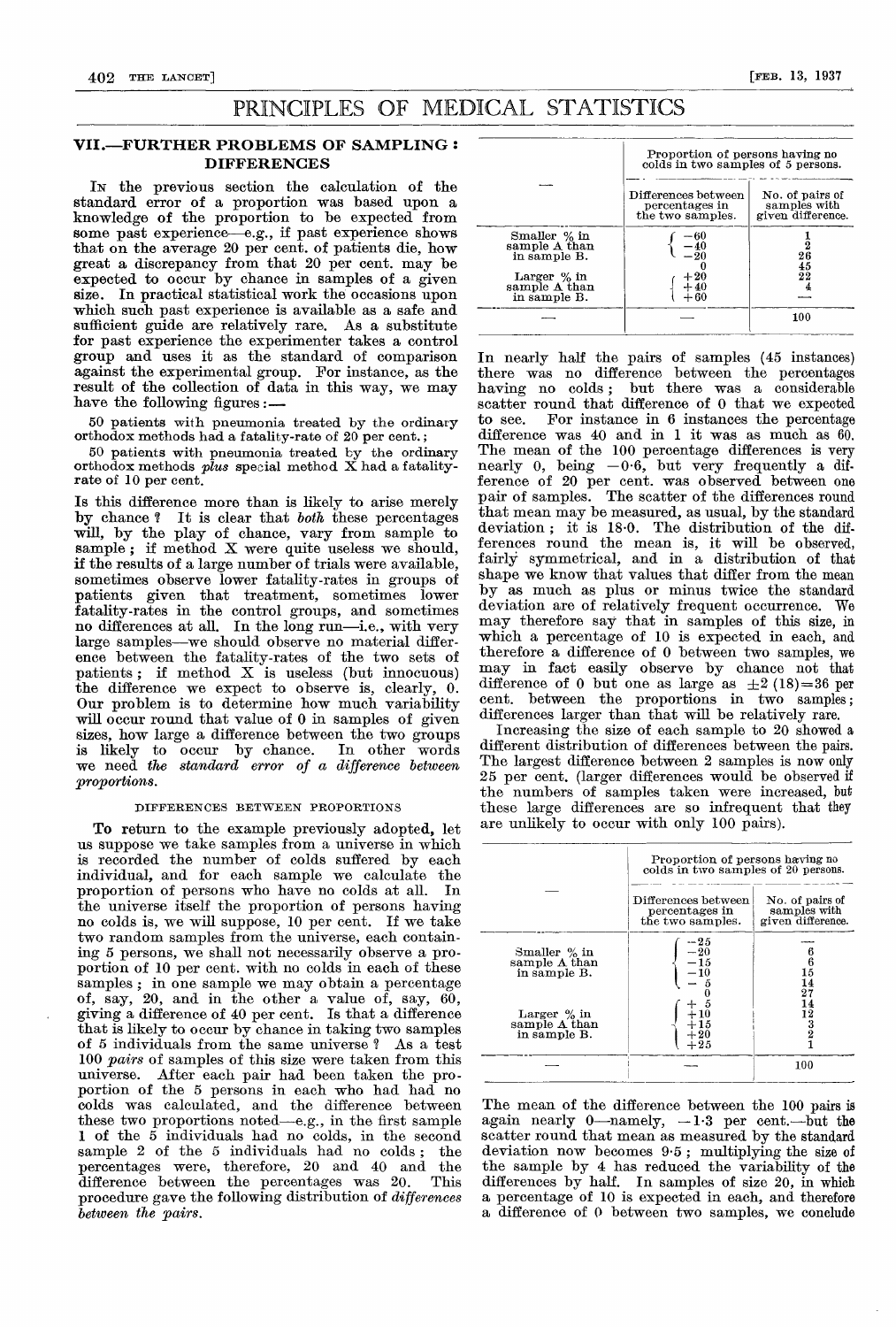that differences of  $\pm 2(9.5)=19$  per cent. between two samples may in fact easily occur by chance, while greater differences will be relatively rare.

Finally taking pairs of samples of size 50 gave the following distribution of differences in percentages having no colds.

|                                               | Proportion of persons having no<br>colds in two samples of 50 persons. |                                                                |  |
|-----------------------------------------------|------------------------------------------------------------------------|----------------------------------------------------------------|--|
|                                               | Differences between<br>percentages in<br>the two samples.              | No. of pairs of<br>samples with<br>given difference.           |  |
| Smaller % in<br>sample A than<br>in sample B. | $\begin{array}{r} -14 \\ -12 \\ -10 \\ -8 \\ -6 \end{array}$           | $\begin{smallmatrix} 4\ 6\ 7\ 7\ 2\ 19 \end{smallmatrix}$<br>6 |  |
| Larger % in<br>sample A than<br>in sample B.  |                                                                        | เ0<br>3<br>5<br>5                                              |  |
|                                               |                                                                        | 100                                                            |  |

In the 100 pairs no difference between the proportions now exceeds 14 per cent. The mean of the 100 differences is  $+0.9$  and the scatter round that mean as measured by the standard deviation is 57. In samples of size 50, in which a percentage of 10 is expected in each, and therefore a difference of 0 between two samples, differences of  $\pm 2(5\cdot 7)=11\cdot 4$ per cent. will in fact be relatively frequent and greater differences relatively rare. The standard deviation, or standard error, of the differences decreases, it will be seen, with increasing size of sample.

STANDARD ERROR OF THE DIFFERENCE

The standard error of each proportion is, as shown in the previous section,  $\sqrt{\frac{p \times q}{n}}$ , where p is the percentage in the universe in one category-e.g., having no colds—and  $q$  is the percentage in the other category-e.g., having one or more colds-and *n* is<br>the number of individuals in the sample. The the number of individuals in the sample. standard error of the difference between the two proportions is, it may be shown,  $\sqrt{\frac{p \times q}{n_1} + \frac{p \times q}{n_2}}$ , where  $n_1$  and  $n_2$  are the numbers in the two samples. For instance in samples containing 5 individuals drawn from a universe in which  $p = 10$  per cent. and  $q$ , therefore,  $= 90$  per cent., the standard error of the difference between the proportion in sample A and the proportion in sample B is  $\sqrt{\frac{10\times90}{5}} + \frac{10\times90}{5}$  $= 19.0$  per cent. In other words in a single pair of samples each containing 5 persons, drawn from the same universe, we may instead of obtaining the expected percentage difference of 0 quite easily get a difference of  $\pm$  2 (19) = 38 per cent. This theoretical value, it will be observed, agrees closely with the value that was obtained practically from the test; the differences found with the 100 pairs of samples of size 5 had a standard deviation Similarly, the standard deviation of the differences between samples of size 20 was found in the test to be 9-5. The theoretical value is  $\sqrt{\frac{10\times 90}{20} + \frac{10\times 90}{20}} = 9.5$ . Finally, the standard

deviation of the differences between samples of size

|      |  |                                                                 | 50 was 5.7 and the theoretical value is |  |
|------|--|-----------------------------------------------------------------|-----------------------------------------|--|
| - 50 |  | $\sqrt{10\,\times\,90}$ , $\boxed{10\,\times\,90} = 6{\cdot}0.$ |                                         |  |

Clearly if we knew the proportion of individuals having no colds in the universe that we were sampling we could calculate the size of differences between two samples that might reasonably be expected to occur merely by chance in taking samples of a given size. If, for example, from the universe used above we took two samples of 50 persons and we treated one sample with, say, vitamin A and found in that sample the proportion of persons having no colds over a specified period of time was 4 per cent., while in the sample not so treated it was over the same period of time 14 per cent., the standard error tells us that that difference is one which might easily arise by chance. The percentage difference between the two samples is  $14 - 4 = 10$ , and this difference, we have seen, has a standard error of 6 per cent. In other words, in taking two samples of 50 individuals from the *same* universe we might easily obtain proportions in the two samples that differed from one another by as much as twice 6 per cent. ; a difference of 10 per cent. is not, therefore, a very unlikely event to occur merely by chance with samples of this size. The lower percentage cannot safely be ascribed to the effect of vitamin A for the same difference might quite often occur even if vitamin A were ineffective.

### THE STANDARD ERROR IN PRACTICE

In actual practice we do not of course know the value of  $p$  in the universe; in calculating the standard error we have to substitute for it a value calculated from the samples. In making this substitution two slightly different lines of reasoning are possible.

(i) We have observed two samples of 50 persons each and the proportion of persons with no colds is 4 per cent. in one sample and 14 per cent. in the other. Is it reasonable to suppose that these two samples have been drawn from one and the same universe in which the percentage of persons with no colds is " $x$ ," and that the differences of 4 and 14 from " $x$ " are merely due to chance ? Let us adopt the hypothesis that they are both samples of this one universe. Then the best estimate that we can make of " $x$ " is given by the whole of the observations we have-i.e., the percentage of persons having no colds in our total 100 observations-which is 9. Our question now becomes this : "If we take two samples each of 50 individuals from a universe in which the proportion of persons having no colds is 9 per cent., are we likely to observe a difference of 10 per cent. in the proportions observed in the two samples instead of a difference of  $0$  ?" If the answer to this question is yes, then we must recognise that though the difference observed may be a real one it is quite likely that it is only a chance difference which would disappear if we repeated the experiment. On the other hand, if the answer is no we can con-<br>clude that our hypothesis that these two samples are likely to be drawn from the same universe is probably not true-i.e., these samples differ from one another by more than is likely to be due to chance and we are entitled to look for some other explanation of the difference between them.

In the example above the difference observed is  $14 - 4 = 10$  per cent. On the hypothesis outlined above the standard error of this difference is  $\sqrt{\frac{9 \times 91}{50} + \frac{9 \times 91}{50}}$  $= 5.7$ . The observed difference between the samples is less than twice its standard error, and we conclude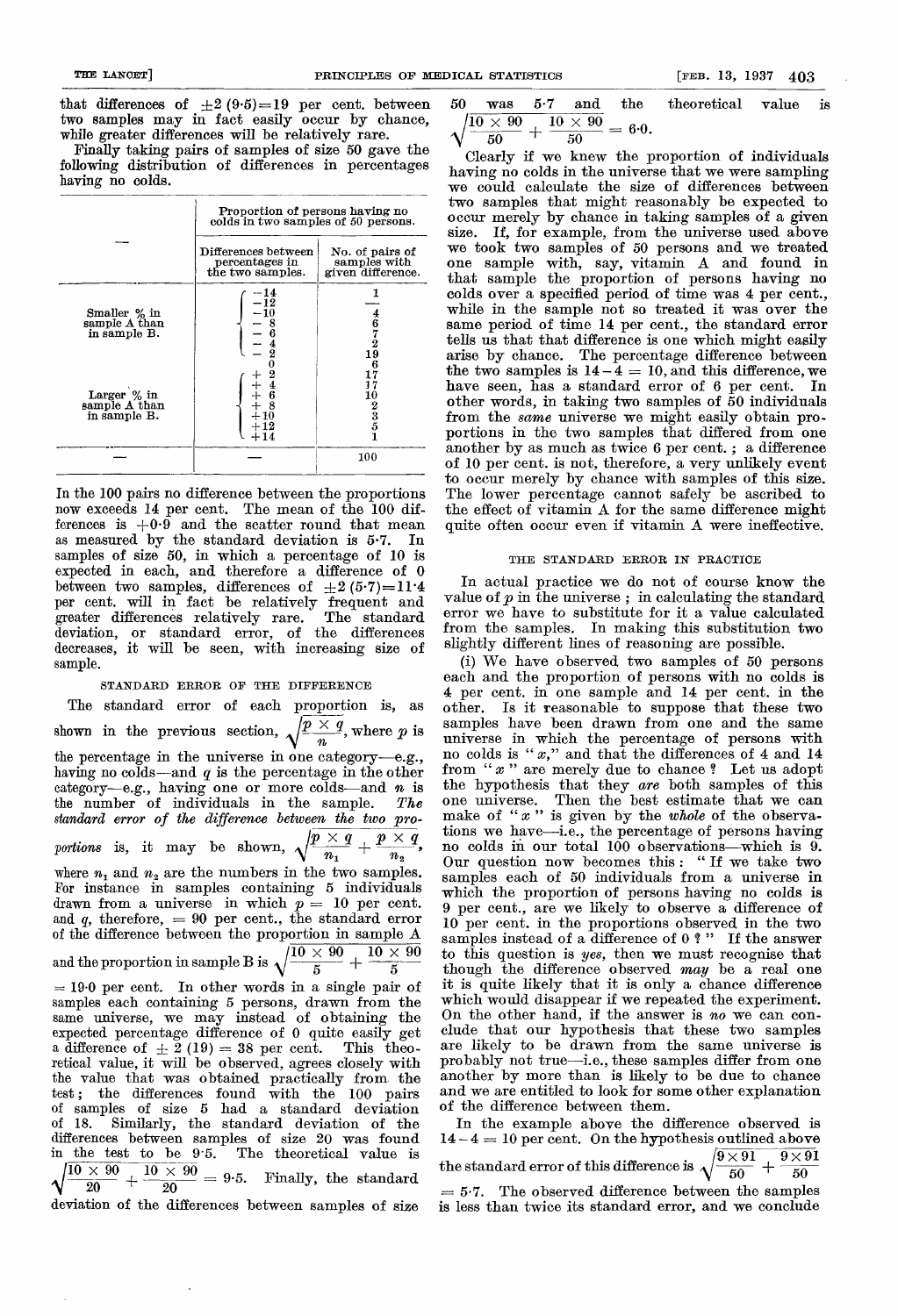that its occurrence merely by chance is not a very unlikely event—that relatively often we might observe a difference of this magnitude. If the difobserve a difference of this magnitude. ference had been 15 per cent. we should have concluded that one of this magnitude was unlikely to have occurred by chance, since this difference is more than twice its standard error, and that therefore some cause (perhaps treatment with vitamin A if we are satisfied that the samples were equal in all other relevant respects) had led to the samples differing.

(ii) The alternative approach is to make the hypo- thesis that the samples are in fact drawn from two different universes ; we then test whether the results given by the samples are compatible with the hypothesis that the difference that ought to have been reached in sampling those two universes is zeroi.e., that the two universes are in fact identical. In this case we use as  $p$  and  $q$  the values found in each sample and the standard error of the difference of 10 per cent.

is equal to  $\sqrt{\frac{4 \times 96}{50} + \frac{14 \times 86}{50}} = 5.6$ . As the

difference is not twice its standard error we conclude that there is no good reason for supposing that the two universes sampled are different. prefer to retain the hypothesis that the samples are drawn from the same universe. We do not know the proportion in that universe but can take the different sample values as two separate estimates of it and use them as above for calculating the standard errors. )

It will be noted that the two methods give very nearly the same results and in practice this is usually the case.

#### DIFFERENCE BETWEEN TWO AVERAGES

The same type of test is applicable to the difference between two averages, or mean values. For example, the mean height of a group of 6194 Englishmen is 67-38 inches and the mean height of a group of 1304 Scotchmen is 68-61 inches. Are Scotchmen on the average taller than Englishmen or is the difference merely due to chance, inherent in sampling ? The standard error of the mean is, it has been shown,  $\sigma/\sqrt{n}$ , where  $\sigma$  is the standard deviation of the universe sampled and  $n$  is the number of individuals in the sample. For this standard deviation of the universe we have to substitute the standard deviation of the sample. The standard deviation of the 6194 Englishmen measured was 2-564 inches, and the standard error of their mean is therefore  $2.564/\sqrt{6194}=$ 0-033. The standard deviation of the 1304 Scotchmen measured was 2-497 inches, and the standard error of their mean is therefore 0-069. The standard error of the *difference* between the two means-i.e., the amount of variability the differences might show

# if we took repeated samples of this size—is  $\sqrt{\frac{\sigma^2}{n_x} + \frac{\sigma^2}{n_s}}$ ,

where  $n_{\overline{E}}$  is number of Englishmen and  $n_{\overline{S}}$  is number of Scotchmen measured. Unless the observed difference is at least twice this value it might easily have arisen by chance-i.e., the difference between the means ought to be 0 and differs from 0 only by chance. As with proportions we have two alternatives. (i) We may substitute for the standard deviation of the universe the standard deviation of all our observations, Englishmen and Scotchmen, put The value of this standard deviation is 2.595. By its use we are asking ourselves the question : "Is it reasonable to suppose that we could draw two samples from one and the same universe,

in which the standard deviation of the individuals is 2.595, and obtain two means differing from one another by as much as the difference between 68.61 and 67.38?" Inserting this value of the standard Inserting this value of the standard deviation we have as standard error  $\sqrt{\frac{(2\cdot 595)^2}{6194} + \frac{(2\cdot 595)^2}{1303}}$ ,  $= 0.079$ . The difference between the two means is 1.23 inches, and this is 15.6 times the standard error ; it is, therefore, very unlikely that we are drawing samples from the same universe. In other words, Scotchmen are on the average taller than Englishmen-presuming the samples to be representative of the nationalities.

(ii) Alternatively we may use the formula 
$$
\sqrt{\frac{\sigma_k^2}{n_x} + \frac{\sigma_s^2}{n_s}}
$$
,

 $= 0.076$ . In this case the dif-

ference between the averages is 16-2 times its standard error. In this test we are presuming that we have drawn the two samples from universes which differ in the variability of their individuals (or from one universe, of the variability in which we have two estimates) and we want to know whether they differ in their means. The two methods give closely the same results.

It must be remembered that none of these methods is applicable to very small samples. Finally a moment's consideration ought to be paid to the level of significance adopted. It has been shown that values, whether of an average or a proportion, that differ from their mean by more than twice the standard deviation are relatively rare. As a conventional level twice the standard error is therefore adopted, and differences between values in two samples which are greater than twice the standard error of the difference are said to be " significant." In fact, differences of this size would occur by chance nearly 5 times in 100 tests. If a worker regards this test as too lenient he can raise his level of significance to  $2\frac{1}{2}$  or 3 times the standard error; with these levels, differences would occur by chance, roughly, only once in 80 tests and once in 370 tests. The problem is always one of probability and the worker is at liberty to adopt any level he wishes-so long as he makes his test clear. For this reason it is better to say in reporting results that the observed difference is, say, 2'5 times its standard error, rather than that it is " significant." The latter term will be read as implying that the difference exceeded the conventional level of twice the standard error. The worker who wishes to make the test more stringent may be reminded that he may thereby be classing as chance effects differences that are real; he who tends to be too lenient may class as real differences that are due to chance. With borderline cases there is only one satisfactory solution-the accumulation of more data.

#### **Summary**

In practical statistical work the problem that most frequently arises is the " significance " of a differencee.g., between two proportions, two means, or any other values. The difference between two such values in a pair of samples will fluctuate from one pair of samples to another, and though the samples may be drawn from one and the same universe we shall not necessarily observe a difference of 0 between them. The object of the statistical test is to determine the size of the difference that is likely to occur by chance

#### (Continued at foot of opposite page)